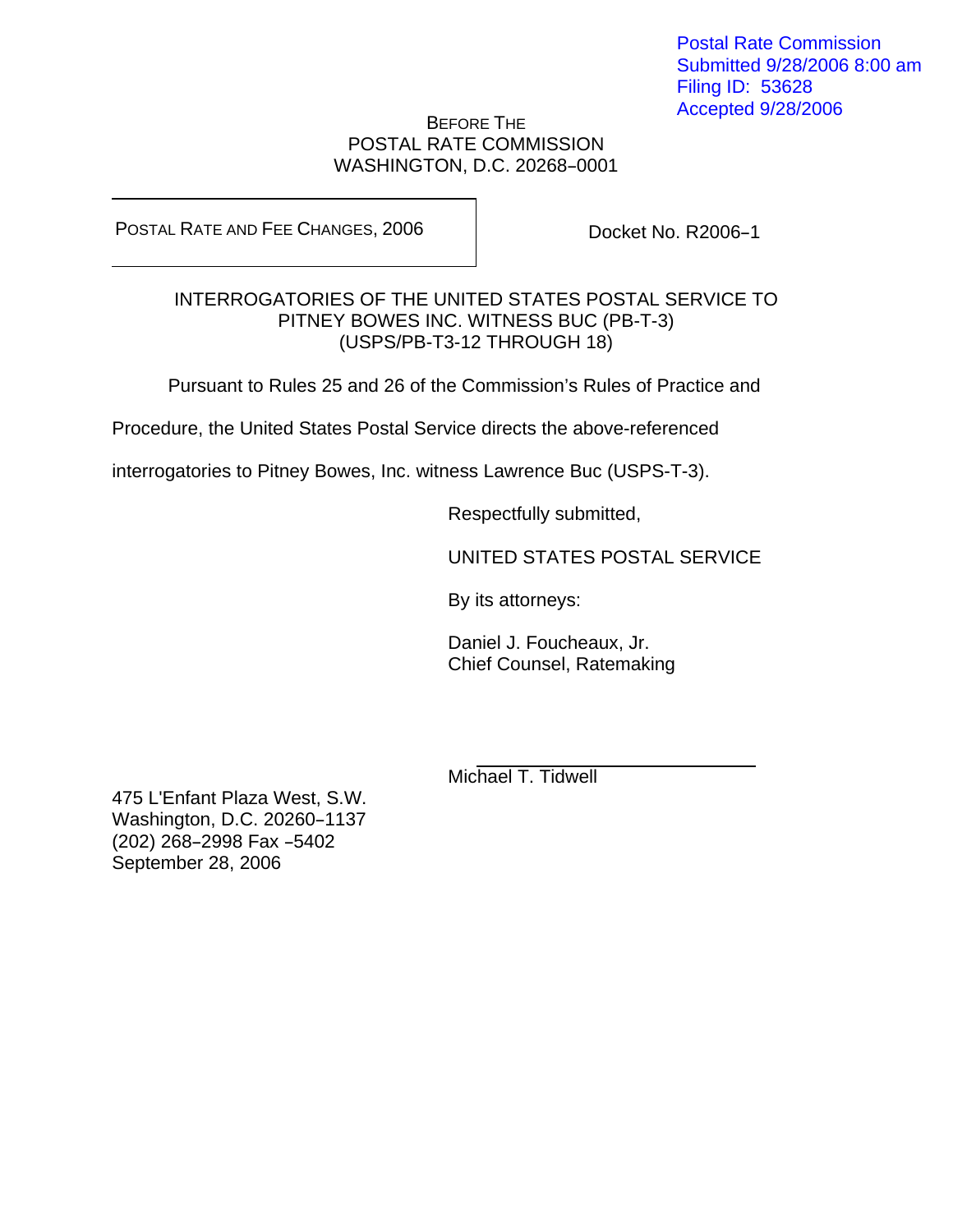**USPS/PB-T3-12** Please refer to Table 1 in your testimony (PB-T-3) which shows that 84 percent of base year stamp sales were conducted through window transactions. Please confirm that a percentage of those sales would have involved multiple activities (e.g., a customer purchased stamps and also mailed a Priority Mail parcel) such that the costs for that specific transaction would not have been incurred solely due to stamp sales. If not confirmed, please explain.

**USPS/PB-T3-13** Please explain, on fairness and equity grounds, why the Commission should recommend that a postage evidencing discount be extended to single-piece First-Class Mail with permit inidicia, but not be extended to other mail classes in which mail pieces also bear permits (e.g., First-Class presort mail, Periodicals, Standard Mail, etc.).

**USPS/PB-T3-14** Table 1 of your testimony (PB-T-3) shows that there are several non-window stamp distribution channels currently available to the general public. Despite that fact, 84 percent of the general public purchases stamps through window transactions. At PB-T-3, page 6, at lines 6-7 you state, "lines will continue to be longer than necessary." At PB-T-3, page 6, lines 14-14, you state that "these discounts [that you propose] would be available to mailers of small volumes of mail so long as the postage evidencing did not take the form of stamps purchased at USPS windows." On page 8, line 13 you propose a discount of 0.1 cent.

(a) On page 7, lines 1 to 2 you indicate that you proposed discount could be extended to some non-window retail stamp transactions in the future beyond the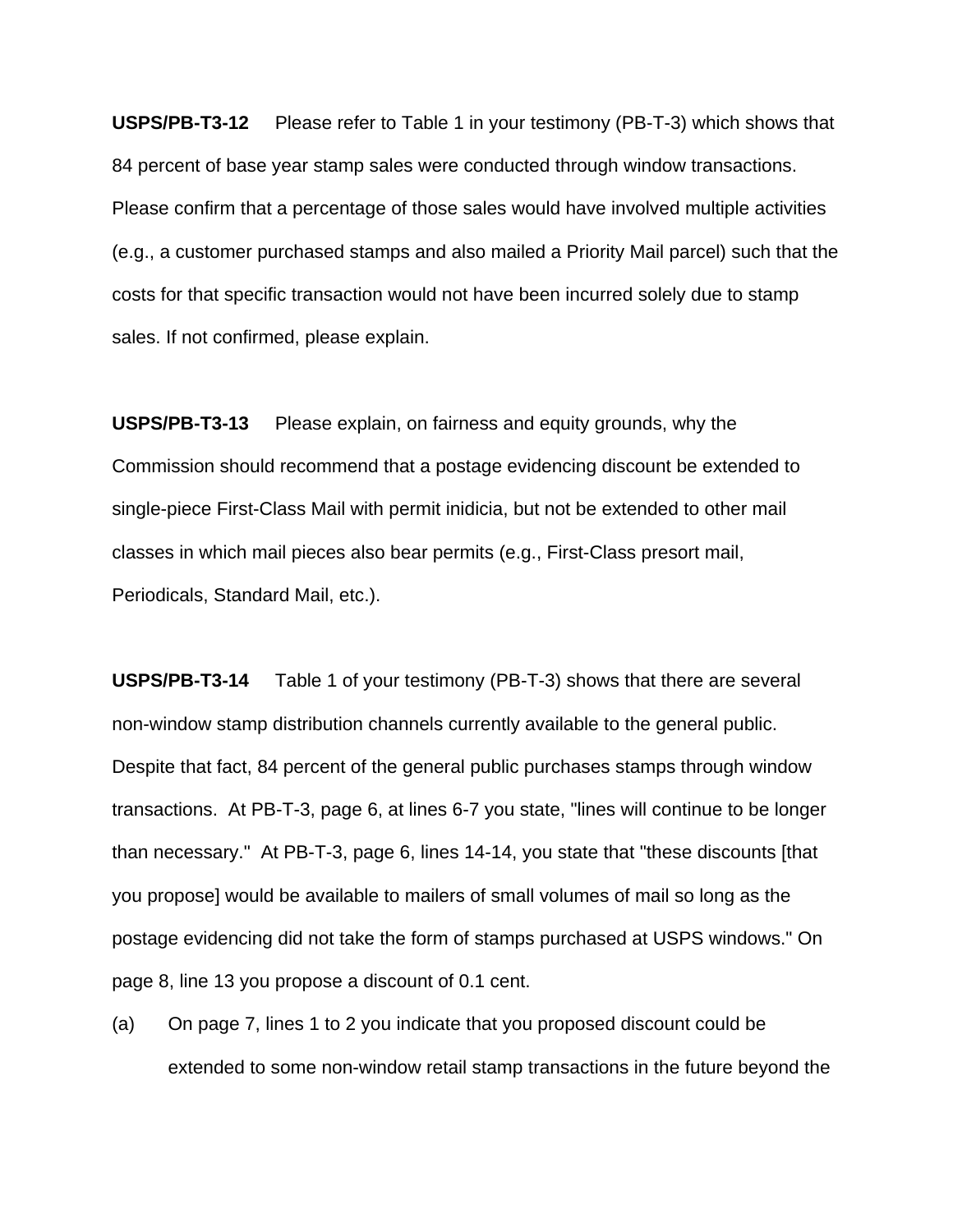test year. Please confirm that in the instant proceeding, your proposal only applies to the following postage evidencing methods in the test year: PC Postage, permits, and postage meters. If not confirmed, please explain.

- (b) Please explain how the extension of your proposed discount to mail pieces bearing PC Postage, permits, or meter strips would reduce lines in retail lobbies during the test year.
- (c) Please confirm that, if your proposed discount were approved and extended to some non-window stamp distribution channel purchases in the test year, the savings for a book of 20 stamps would be 2 cents (0.1 cents/stamp x 20 stamps). If not confirmed, please explain.
- (d) If your discount proposal were extended to stamp book purchases made through alternative retail distribution channels in the test year, what percentage of test year postal retail window stamp book purchase transactions do you estimate would shift to those alternate channels as a result of a 2-cent per book discount. Please explain your answer.

**USPS/PB-T3-15** Have you or anyone else associated with or on behalf of Pitney Bowes or PSI conducted any market research studies related to the discount proposal in PB-T-3 or any other similar indicia-based postal rate discount proposal since Docket No. R2000-1? If so, please provide copies of all documentation related to those studies.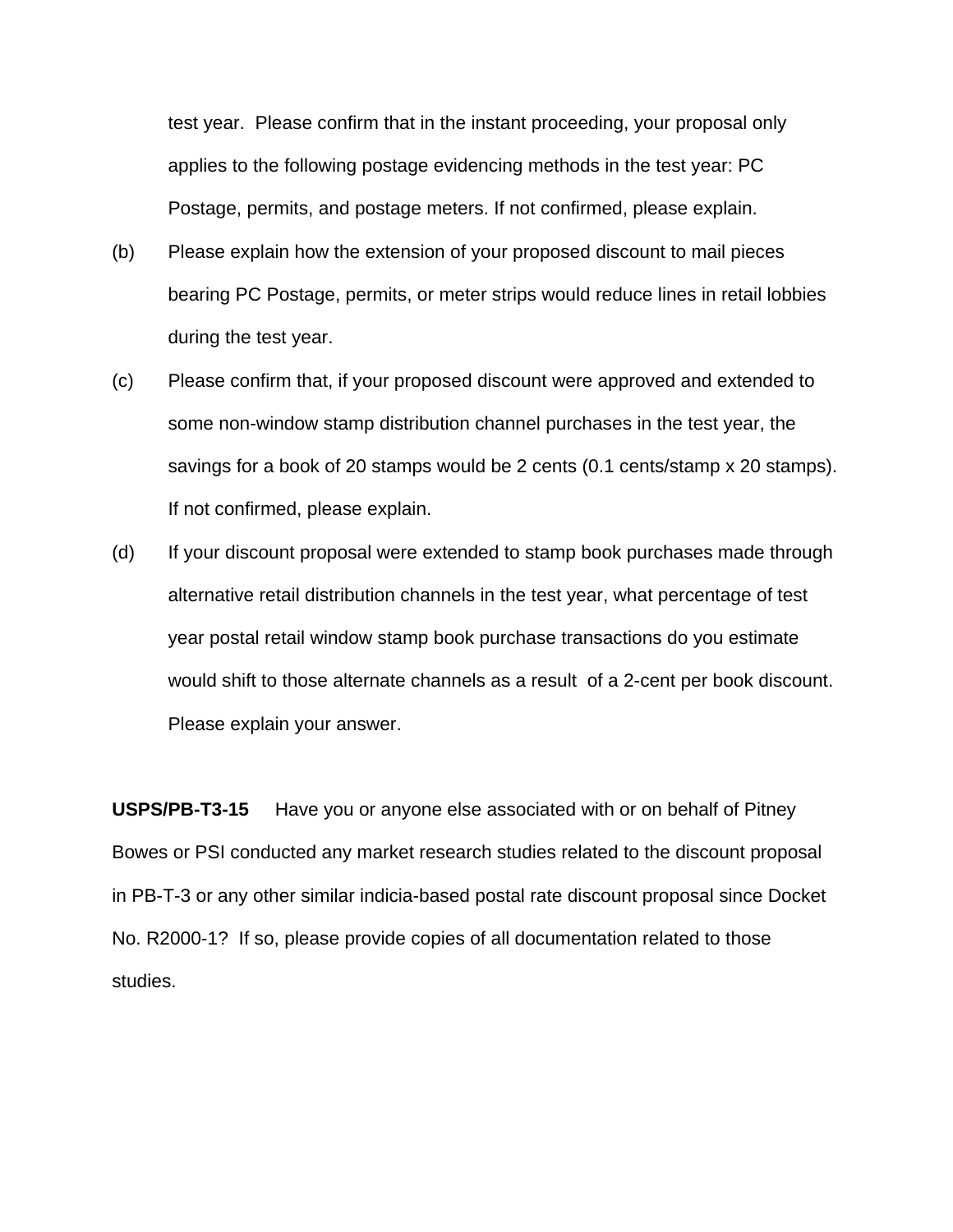**USPS/PB-T3-16** On page 8, line 18 of PB-T-3, you indicate that the revenue leakage would be less than \$19 million.

- (a) Please provide the detailed basis for that estimate, including the test year volumes for the various mail types to which the discount would be extended.
- (b) In PB-T-3, on page 4, lines 1-2, you state that "the unit attributable cost will likely approach 2 cents." In your PB-T-2 testimony on page 4, lines 8 to 10 you state, "The Efficient Component Pricing Rule is the principle that states the discounts mailers receive for performing this work should be set at a level equal to the per unit avoided cost of the Postal Service." Please explain why the ECPR should not be applied to your proposed postage evidencing discount.
- (c) Please recalculate the leakage from part (a) if the proposed discount were 2 cents, rather than 0.1 cents.
- (d) Please recalculate the leakage from both parts (a) and (c) if the discount were to be extended to all mail pieces bearing permits, regardless of class.

## **USPS/PB-T3-17**

Assuming approval of your PB-T-3 proposal, please confirm that mailers currently using PC Postage, postage meters, and permit indicia would be extended the proposed discount without being required to change their behavior in any way that would generate cost savings to the Postal Service. If not confirmed, please explain.